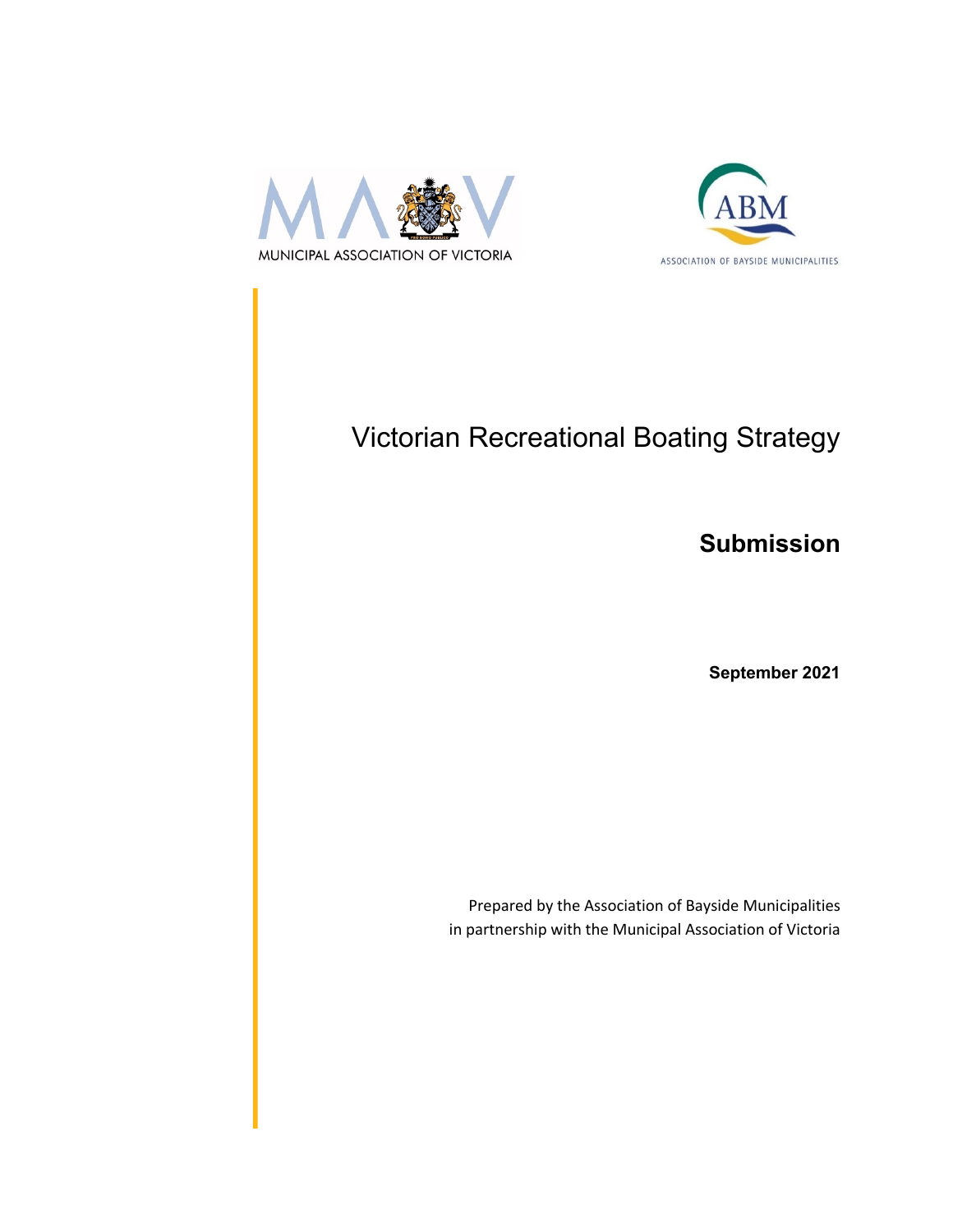



### **Table of Contents**

| 3. | Shared use of the marine and coastal environment, and inland waterways |  |
|----|------------------------------------------------------------------------|--|
|    |                                                                        |  |
|    |                                                                        |  |
|    |                                                                        |  |

**Enquiries** Manager Built Environment, Municipal Association of Victoria cdunn@mav.asn.au

Executive Officer, Association of Bayside Municipalities jwhite@mav.asn.au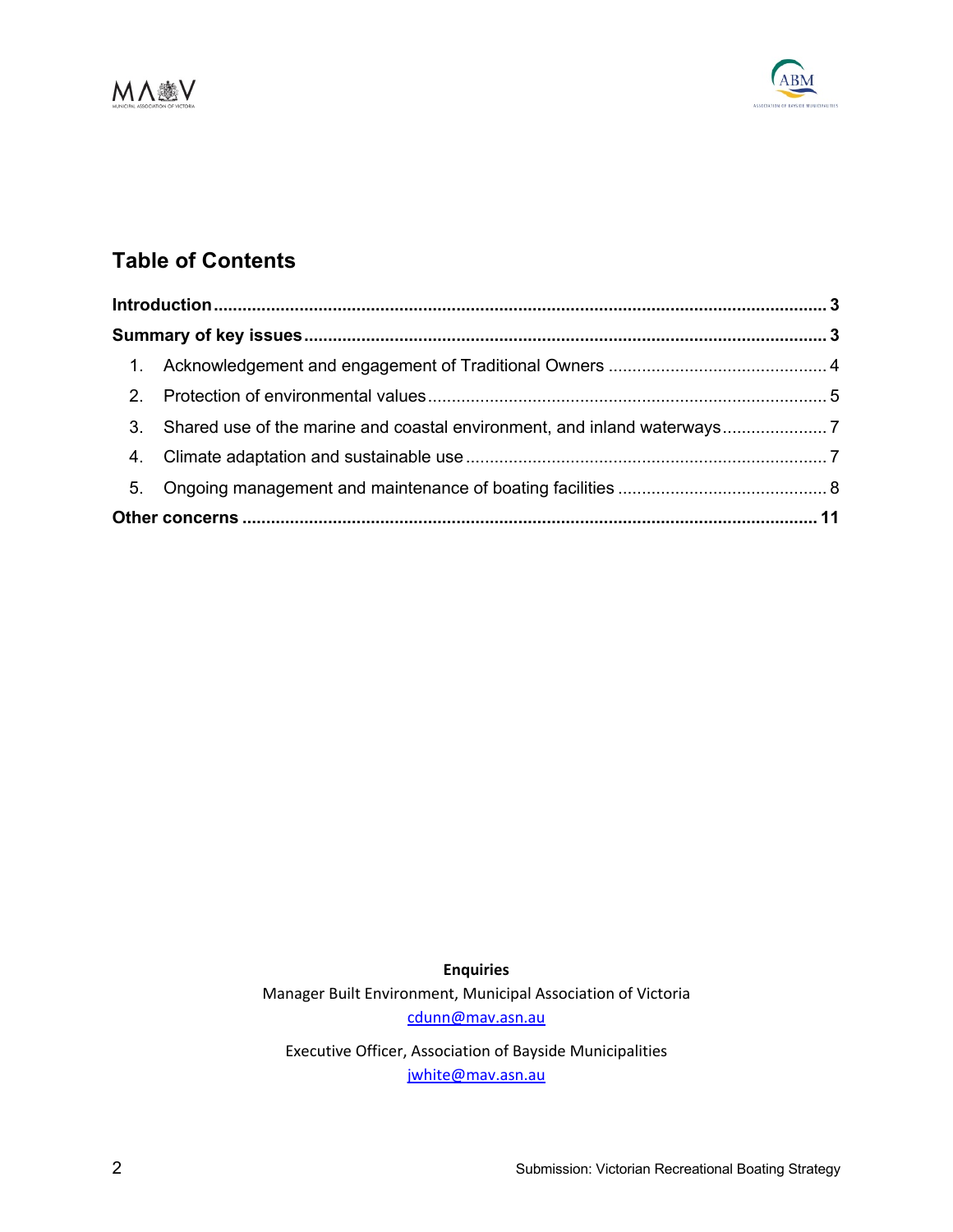

### **Introduction**

The Municipal Association of Victoria (MAV) and the Association of Bayside Municipalities (ABM) welcome the opportunity to provide a submission in response to the draft Victorian Recreational Boating Strategy.

The MAV is the peak representative and advocacy body for Victoria's 79 councils. The MAV was formed in 1879 and the *Municipal Association Act* 1907 appointed the MAV the official voice of local government in Victoria. Today, the MAV is a driving and influential force behind a strong and strategically positioned local government sector. Our role is to represent and advocate the interests of local government; raise the sector's profile; ensure its long-term security; facilitate effective networks; support councillors; and provide policy and strategic advice, capacity building programs, and insurance services to local government.

The ABM represents the ten councils with frontage to Port Phillip Bay. Together these councils represent 1.2M people (22% of Victoria's population). The ABM councils play an active and integral role in the protection and management of the environmental, cultural, social and economic values of Port Phillip Bay.

The MAV and ABM have sought to work closely with Better Boating Victoria (BBV) since its establishment. We would welcome the opportunity to continue discussions about how BBV and councils might work together better to plan and manage safe and responsible access to and use of our coast and inland waterways, for the benefit of our communities.

### **Summary of key issues**

The draft Strategy provides a prioritised implementation plan for improved boating infrastructure. In its current form, it appears to be written with only the needs and desires of boaters in mind. This is concerning for a number of reasons, not least because our waterways and coastal, riparian and lakeside areas are valued, shared and enjoyed by multiple stakeholders, not just recreational boaters.

It is particularly concerning that the rights, aspirations and knowledge of Traditional Owners appear to have largely been overlooked, with the Strategy seeming to suggest that Traditional Owners will only be consulted *after* project sites have been selected. This is clearly unacceptable and does not align with the Victorian Government's support for greater selfdetermination nor the objectives of the *Marine and Coastal Act 2018* and the *Water Act 1989*.

The vision set out on page 20 enunciates the narrow focus on boaters and boating infrastructure. There is no acknowledgment that in order to achieve "a better boating experience" boaters need our waterway, coastal and marine environments to be healthy, safe and clean, and resilient to the impacts of population growth, climate change and development.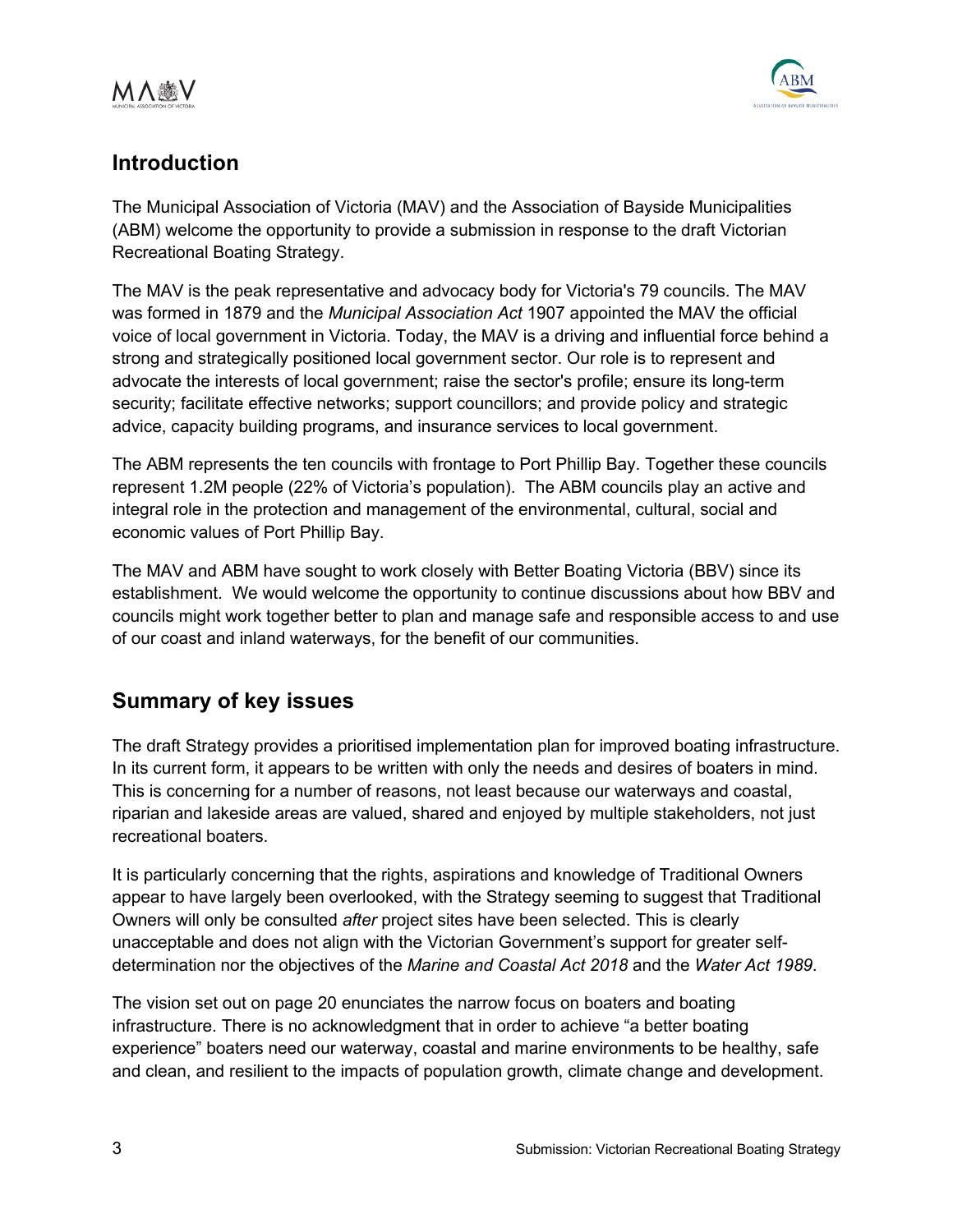While the Strategy mentions that BBV will "partner with others", it seems the only motivation to do this is to get others to agree to deliver what the Strategy promises. There appears to be little interest in genuinely engaging and working with other non-boating stakeholders, including in the development of this Strategy, to identify a sustainable and safe way forward. For example, we are keen to know if the water sector has been consulted on the development of this Strategy as they are not mentioned at all and there seems to be little alignment with the Victorian Government's water policy "Water for Victoria".

A number of councils identified a lack of any engagement in determining the list of priority boat ramps. Councils also provided feedback that they were not consulted regarding the condition survey of coastal assets, and felt that input from the relevant asset manager to this process should have been mandatory.

As a Recreational Boating Strategy, it is understandable that BBV has drafted the strategy with boaters' wants front of mind. However, in order to deliver on the vision of a "better boating experience", collaboration and cooperation with others, including councils, is critical. Consideration of environmental impacts and the challenges of climate change, population growth, and sustainable asset management are also fundamental to achieving this vision.

**Recommendation:** The strategy be reworked to address six significant, critical gaps:

- *(1) Acknowledgement and engagement of Traditional Owners*
- *(2) Protection of environmental values*
- *(3) Respect for shared use of our waterways and the marine and coastal environment*
- *(4) Climate adaptation and sustainable use*
- *(5) Ongoing management and maintenance of boating facilities*
- *(6) Alignment with the Marine and Coastal Act and Policy*

As outlined in the following pages, addressing these gaps is critical not only to achieve the support and confidence of local government but also to provide boaters with the best chance of achieving a better boating experience.

#### **1. Acknowledgement and engagement of Traditional Owners**

Traditional Owner rights, aspirations, values, uses and practices on land and water are recognised in Australian law. Traditional Owner acknowledgement and engagement is required by all levels of government.

At the state level, acknowledgement of Traditional Owner groups' knowledge, rights and aspirations for land and sea country is a specific objective of the *Marine and Coastal Act 2018*. The *Water Act 1989* likewise requires Victoria's water resources and waterways to be managed in a way that considers Aboriginal cultural values and uses. The State has also made clear that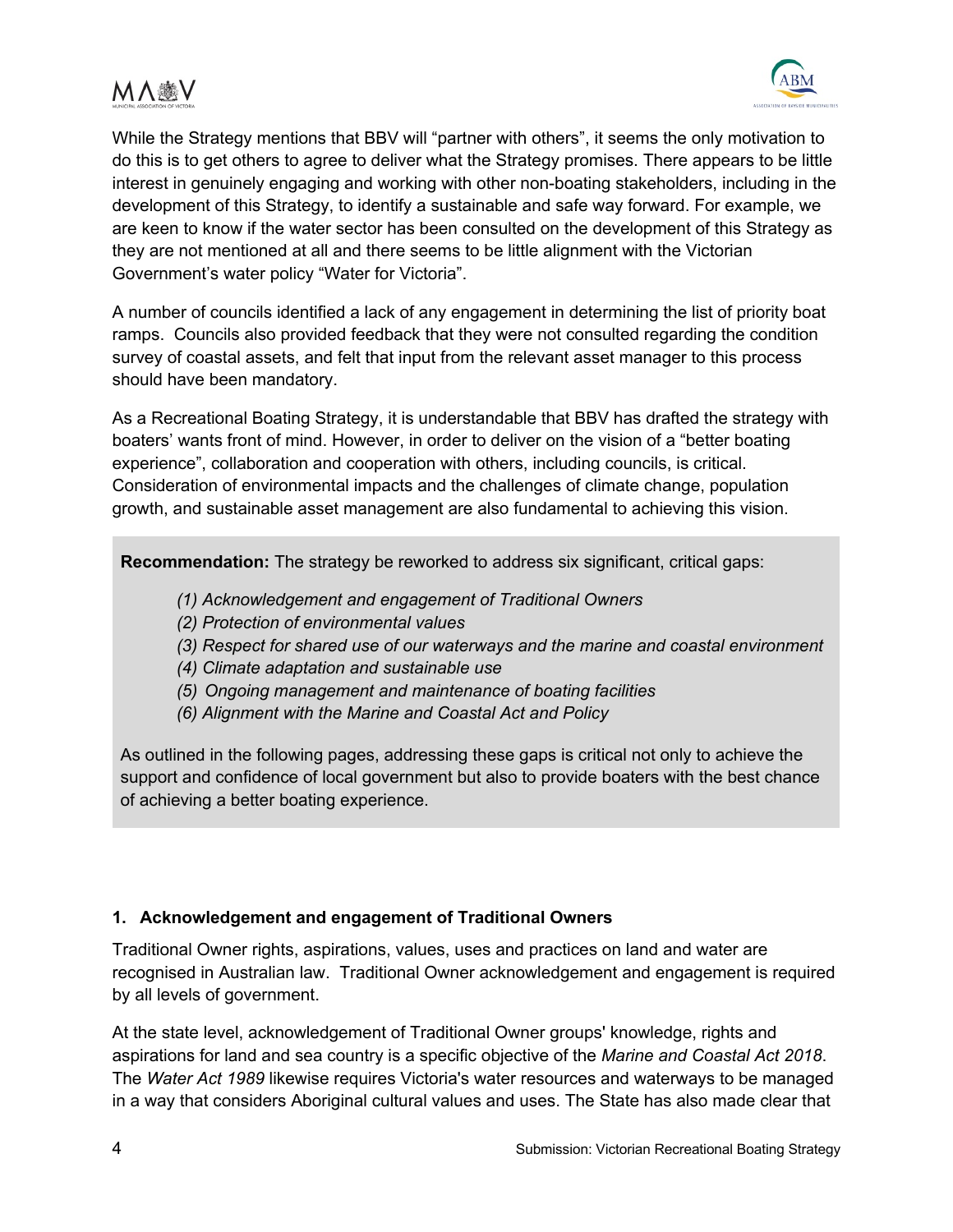



its new Public Land Act will support Traditional Owner self-determination in relation to public land.

With this legislative context in mind and with the Victorian Government proudly working towards a treaty (or treaties) with Aboriginal Victorians, it is concerning that the draft Strategy appears to have been developed with little, if any, engagement and input of Traditional Owners. We consider this to be a critical gap in the Strategy that needs to be addressed as a matter of priority.

Recognition of Traditional Owner rights, aspirations and values must inform and be reflected throughout the final Strategy.

**Recommendation:** The Strategy demonstrate appropriate engagement, and recognition of Traditional Owner rights and values.

#### **2. Protection of environmental values**

Our waterways, coastal and marine areas are places for all Victorians to enjoy. The health of these environments underpins the Strategy vision of an "enhanced boating experience".

Currently the strategy offers little recognition of the potential environmental impact of the proposed renewal and expansion of recreational boating facilities on the coastal zone and marine environment. The Strategy must articulate:

- how environmental values will be protected and integrated into the design, building and ongoing maintenance of boating facilities at site as well as impacts to adjoining coastlines from effects of dredging, erosion, accretion, etc.
- recognition of the consent and approval processes required at the state, regional and local level demonstrating adherence to environmental protection legislation, planning and development regulations.

Environmental protection and sustainable use must be integral to this Strategy, with decisions on new boating infrastructure adhering to the relevant legislation and guidelines.

The Strategy objectives promote a significant increase in the number of recreational boaters accessing inland waterways and the coast at any given time. It is unclear if any consideration has been given to the capacity of our waterway and coastal zones to cope with this growth and what the cut-off or "tipping point" might be.

It is essential that the Strategy take a more holistic approach, considering boating infrastructure renewal and development in the context of protecting ecosystems and biodiversity, sustainable design, climate change risk and increased demand from other users of these areas.

5 Submission: Victorian Recreational Boating Strategy All boating facility construction (renewal, expansion or development) must be approved under the various statutory planning and development controls. These include consent under the Marine and Coastal Act 2018, Planning and Environment Act 1987 and Aboriginal Heritage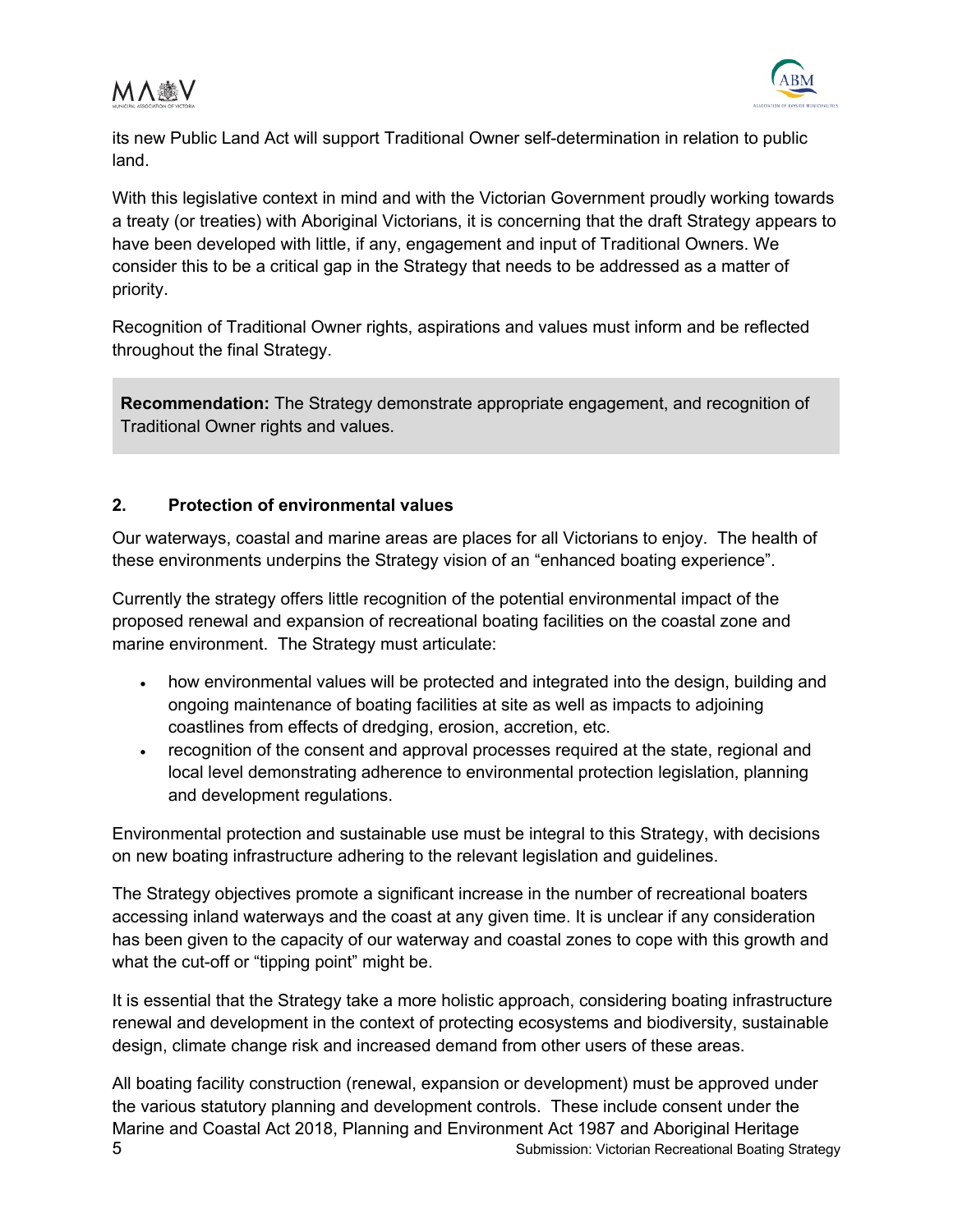

Regulations 2018. These Acts are not referenced in the Strategy. It is critical that relevant actions in the Strategy clearly articulate the requirement, and commitment by Better Boating Victoria, to obtain the necessary approvals prior to any construction taking place.

The Strategy offers no reference to the need for detailed environmental, cultural, social and/or economic impact assessments for proposed sites as part relevant statutory approval processes. It also offers no discussion on how proposals must align with municipal planning strategies and local strategic planning policy and development plans for coastlines, lakes and waterways. Of particular concern is the limited reference to the need for Cultural Heritage Management Plans and possible Cultural Heritage Permits.

In its current form, the maps earmarking existing and new locations for boating facilities suggest consents are not required, or that these sites are already approved and that proposals align with local strategic planning and investment objectives for those areas. This is misleading and undermines legislation and policy in Victoria mandating those processes that account for environmental and cultural impacts and community views.

The Strategy seems to suggest that most or all boat license holders access the water regularly and want increased access to allow more boats on the water. We question if this accurately represents the boating community, many of whom likely care deeply about protecting our waterways and marine environment and would not want to see irreversible damage caused from poorly sited or poorly designed boat facilities.

To further protect the environmental values of waterways and the coast, the Strategy must include actions that focus on educating the boating community about the potential and known environmental impacts of their activity and how to avoid or at least minimise those impacts. For example, translocation of marine pests, catch limits, marine protected areas, protection of foreshore vegetation around car parks, litter, etc.

In addition, the Strategy must provide for increased support to agencies responsible for compliance and enforcement on the water and at boat ramps, such as Parks Victoria, Maritime Safety Victoria, Victoria Police and local councils. At the very least the Strategy must identify these critical stakeholders, and the action(s) that ensure a strong working partnership for the safety of all waterway and marine users, as well as for the protection of the marine environment.

A significant increase in boaters on the water must be matched with resources to support patrols and blitzes during peak periods, especially in RAMSAR and marine protected areas, but also in and around foreshores with increased potential for traffic and parking issues.

**Recommendation:** That the Strategy acknowledge the importance of protecting our natural environment and put greater emphasis on non-infrastructure responses, such as demand management to allow safe and orderly access at peak times as well and sustainable design and eco-engineering responses.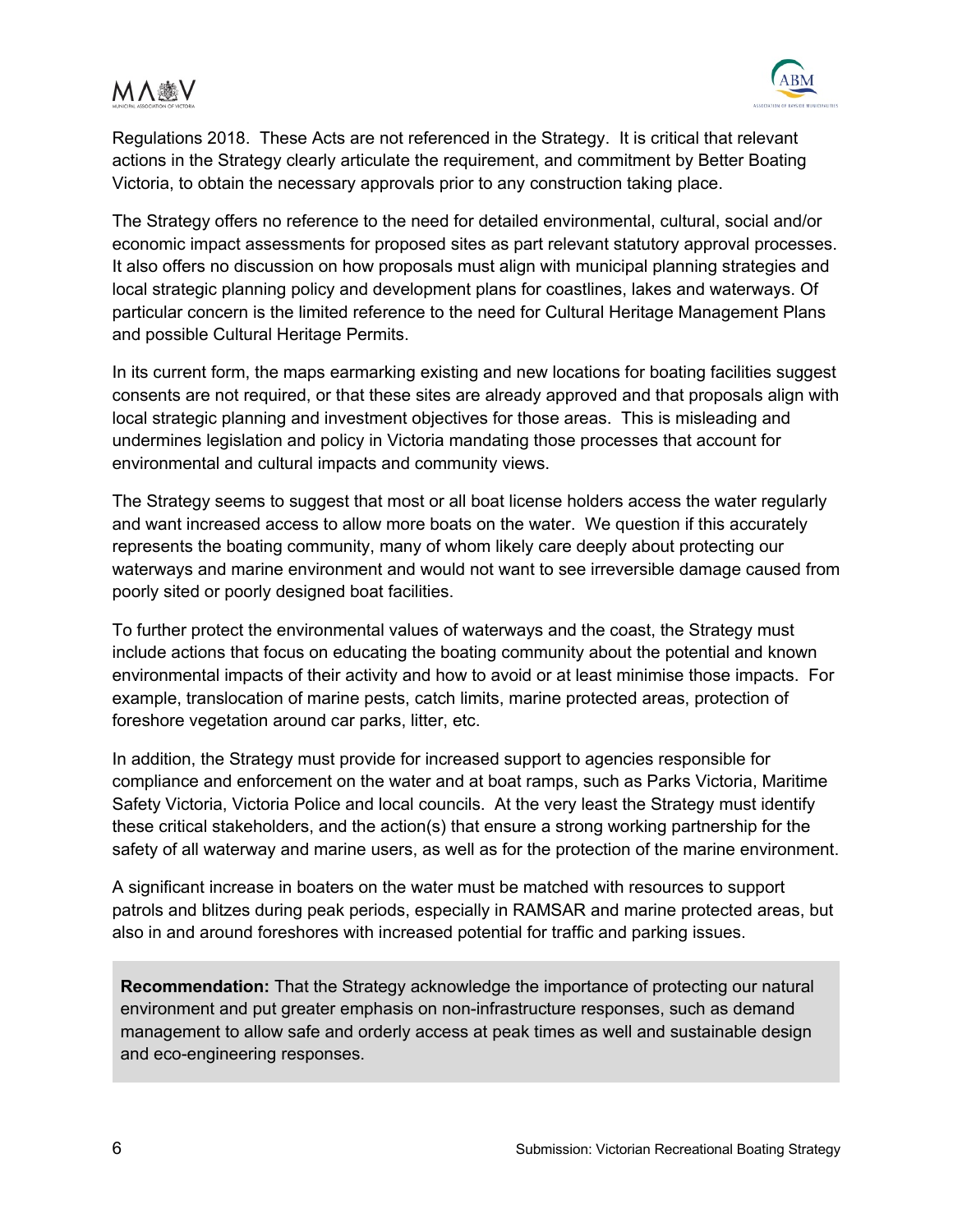

#### **3. Shared use of the marine and coastal environment, and inland waterways**

The Victorian Marine and Coastal Community Attitudes and Behaviours Research (2018) shows that top five reasons people visit and access the beach are passive (walking, swimming, eating/drinking, lying and relaxing, sporting activities). Fishing came in as the sixth most popular reason for visiting the coast.

The Strategy falls short of recognising these existing recreational uses. The Strategy vision and objectives need to be framed in the context of a better boating experience that still recognises and allows for the rights, values and needs of other users.

The Marine and Coastal Management Act 2018 states:

*"It is a guiding principle for the management of the marine and coastal environment that planning and management should be coordinated and integrated, as appropriate, across industry sectors and users of the marine and coastal environment".* 

*Reference 8(c), page 13 of the Act.*

The Strategy must clearly recognise waterways and coasts are public spaces, supporting multiple uses and users. In accordance with the Marine and Coastal Act 2018 and the Water for Victoria policy, the Strategy must coordinate and integrate the values and needs of the boating community with other sectors and users, recognising the balance and compromise that is required to achieved shared use.

Councils have raised concern about the lack of community engagement by BBV, both in the development of this strategy, and with local communities where facilities upgrades and construction is already taking place.

It is unacceptable that the strategy focuses on accessibility specifically for the boating community, with no or little regard for the accessibility, recreational use and values of other stakeholders. Access points to many coastal and inland waterways are already congested spaces, especially during peak summer periods. Development and expansion of boat ramps and carparks must incorporate effective traffic management, community safety and amenity. This is not evident in the draft Strategy.

#### **4. Climate adaptation and sustainable use**

The Strategy does not adhere to the Marine and Coastal Act (and Policy) and may provide outcomes contrary to the recent changes made to the Victorian Planning Provisions (amendment VC171) with respect to addressing the impact of climate change on marine and coastal areas and associated assets.

In some municipalities, boat ramps identified for renewal or construction are located in areas impacted by storm surge, sea level rise and coastal inundation, or areas of known future risk. The Strategy is unclear on how these current and projected risks will be considered as part of siting and design considerations.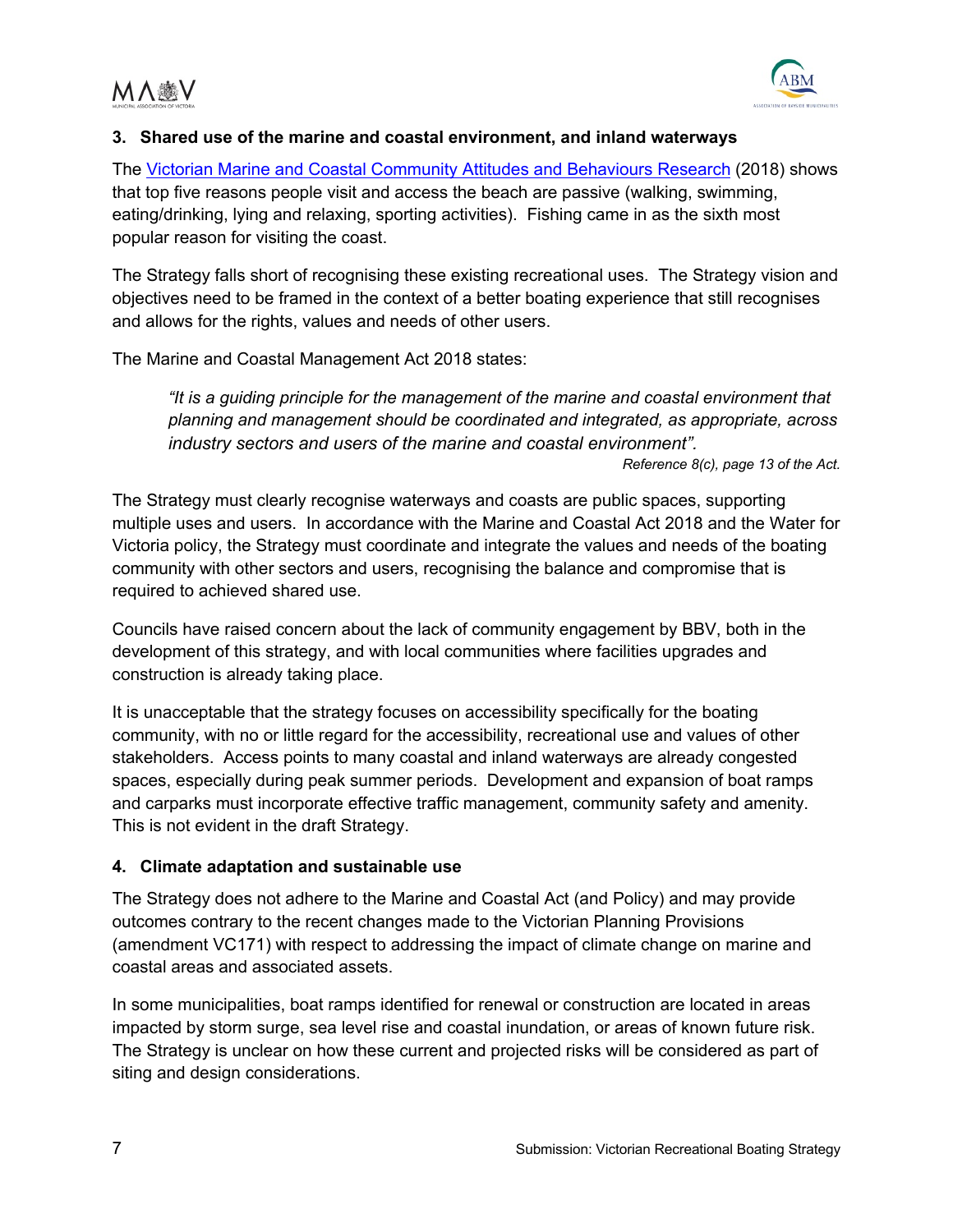

The impact of climate change on existing coastal infrastructure is already a significant issue for councils, dealing with the financial costs, liability and risk, and community expectations for protection. Coastal hazards, risks of climate change and offsite impacts generated by proposals for boating infrastructure must be addressed in the strategy and reflected in objectives and actions.

Siting and design of boating facilities must adhere to the Siting and Design Guidelines for structures on the Victorian Coast and align with the sustainable development goals of the local council or relevant land manager. This is not evident in the Strategy. Development of boating facilities must also be consistent with local Coastal and Marine Management Plans and other relevant regional and local strategies for the coast. Acknowledgement of this must be reflected in the Strategy.

The Victorian Government's water policy "Water for Victoria" clearly recognises the impacts of climate change and the importance of planning for and adapting to these impacts. With a warmer, drier future predicted, it is critical that the Strategy acknowledge that recreational boating may not always be possible at certain sites due to low lake and water storage levels and low river flows. This reality must be factored into any planning for renewed or new facilities. This Strategy provides an important opportunity to educate the boating community about the impacts of climate change and to build their knowledge of mitigation and adaptation responses.

Councils support the need to develop a boating tourism plan (Strategic Objective 6b). These plans should be developed in conjunction with state, regional and local stakeholder, and as part of the State Government's Victorian Visitor Economy Master Plan. Strategic Objective 6c (develop boating destination trail) requires further development, in consultation with regional councils in particular, as the Strategy omits areas of high recreational activity including tour operators providing boating experiences to visitors (eg. Southern Gippsland region).

**Recommendation:** That the Strategy clearly address how the impacts and risks of climate change will be addressed in the siting and design of new and renewed boating facilities. Climate resilient infrastructure is required, ensuring investment in new or expanded boating facilities does not exacerbate existing asset management challenges.

The strategy must go further in committing to water sensitive urban design of foreshore facilities including carparks, as well as sustainable, environmentally sensitive design of boat ramps. This includes maximising opportunity for nature-based eco-engineering and providing for multiple use.

#### **5. Ongoing management and maintenance of boating facilities**

The Strategy needs to clearly define agency roles and responsibilities for asset design and planning, ongoing ownership, management and maintenance to ensure good governance of boating infrastructure.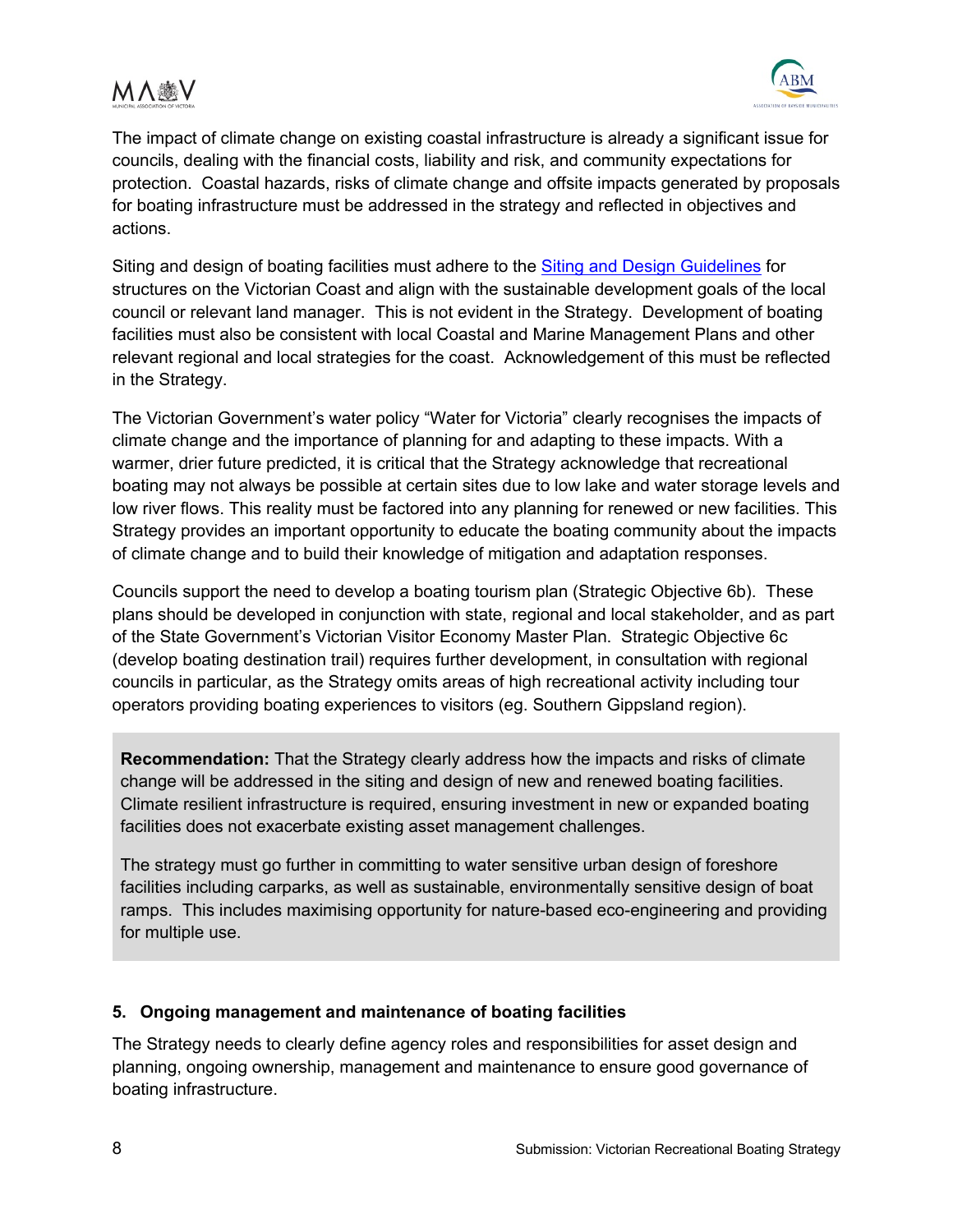

Councils are keen to continue their engagement with BBV but report ongoing uncertainty and inconsistency in BBV's approach to funding, particularly for long-term maintenance of assets. This includes clarifying expectations to manage and maintain associated infrastructure such as toilet facilities, rock groynes, etc that are directly linked to the safe and accessible use of a boat ramp.

Councils and other land managers already have significant challenges resourcing the existing substantial coastal and inland waterway infrastructure under their management. These challenges are exacerbated by climate change and the ongoing pressure for more development to accommodate population and tourism growth in areas close to the water. Demographic trends show that people continue to invest in and value locations with ease of access to the water, including inland river systems and lakes. The proposed expansion of boating facilities identified in the Strategy has the potential to exacerbate these existing and ongoing pressures.

If BBV cannot or will not commit to funding the ongoing maintenance of boating facilities beyond an initial 2-3 year contract, then this need to be communicated upfront to allow councils to determine whether it is a facility they can reasonably and responsibly support. Councils work with finite budgets and have a range of critical community services and infrastructure to manage in a rate-capped environment.

Councils acknowledge there are a variety of management and maintenance models for coastal and waterway assets. Councils support the need for a review of these models in the context of this Strategy, but strongly oppose it becoming a cost shifting exercise back onto councils.

Councils call for transparent and robust governance arrangements for the Better Boating Fund, to guide the disbursement of funds. Given the direct interest councils have as land and infrastructure managers, we recommend local government be represented in the governing arrangements.

We also request that the recommendations from the Victorian Auditor-General's Report on Protecting Victoria's Coastal Assets (2018) be considered in the development of future management options being funded through the Better Boating Fund.

**Recommendation:** That the Strategy clearly defines who is responsible for:

- Design and planning of new boating infrastructure
- Ownership of new infrastructure
- Ongoing maintenance of infrastructure
- Management and maintenance of associated infrastructure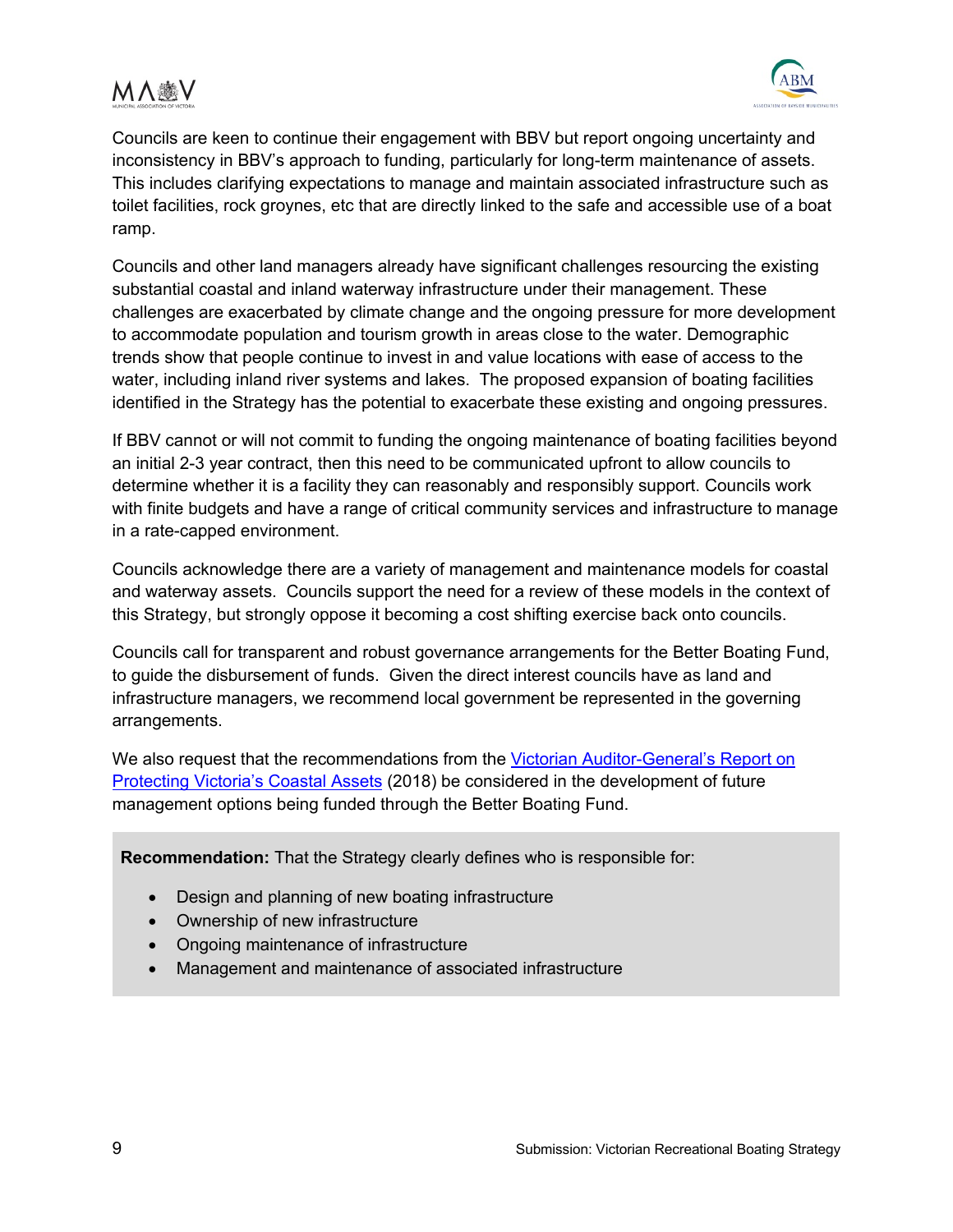

#### **6. Marine and Coastal Act and Policy**

The Strategy does not comply with the Marine and Coastal Act 2018 and Marine and Coastal Policy 2020. The Policy provides a 'planning and decision pathway' that directs how the objectives and guiding principles of the Act should be used in decision making in the marine and coastal environment. This includes:

- Acknowledge Traditional Owners' rights, aspirations and knowledge.
- Protect and enhance the marine and coastal environment.
- Respect natural processes.
- Strengthen resilience to climate change.
- Use and develop sustainably.

Activity 3.1 of the draft Marine and Coastal Strategy states a Victorian Recreational Boating Strategy will be developed that:

- incorporates climate change adaptation responses;
- is aligned with regional and local place-based plans (e.g. management and adaptation plans);
- optimises environmental outcomes; and
- aligns with Traditional Owner objectives and assertions for Country.

In its current form the Victorian Recreational Boating Strategy does not comply with the Marine and Coastal Act 2018; the Marine and Coastal Policy (2020); nor the draft Marine and Coastal Strategy. This legislation is a whole-of-government approach and underpins the role of Victorian coastal councils as the appointed coastal Crown land manager. It should also underpin the aspirations of the Victorian Recreational Boating Strategy, if boaters are to enjoy the marine environment and be able to access the coast now, and in years to come.